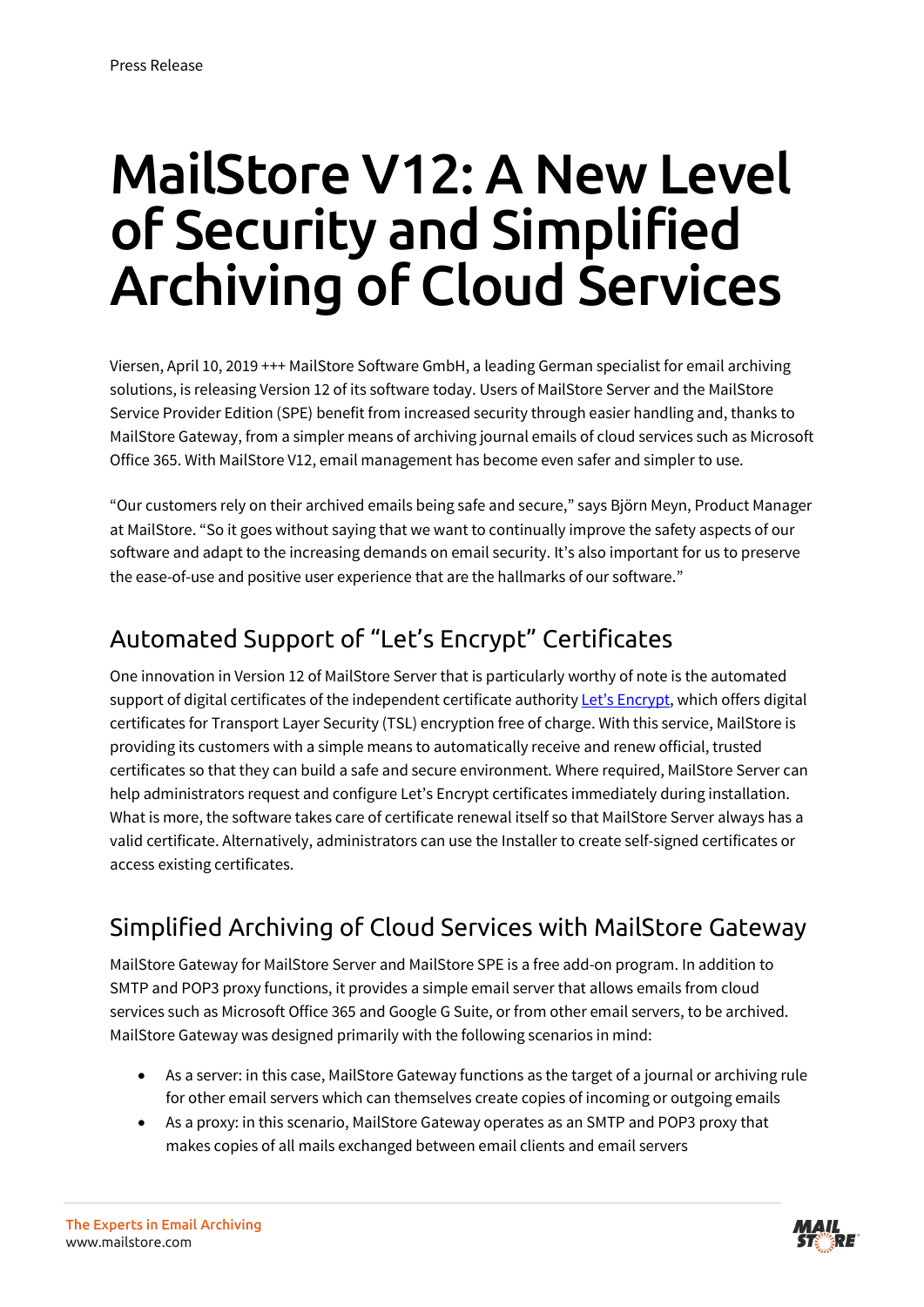#### Security by Design also applies to MailStore Gateway!

All emails stored in MailStore Gateway's mailboxes are protected by strong hybrid encryption. In principle MailStore Gateway also prohibits user names or passwords from being transferred via unencrypted connections. For this reason, servers to which connections are established via the proxy function must support implicit (SMTPS, POP3S) or explicit (SMTP+STARTTLS, POP3+STARTTLS) encryption.

MailStore Gateway's Management Console can be accessed by common browsers such as Microsoft Edge, Microsoft IE 10 (and higher versions), as well as by Google Chrome and Mozilla Firefox.

#### Other Improvements for More Safety and User Friendliness

- MailStore SPE administrators receive a message if a license fails to update.
- When using the Web Client of MailStore Server and MailStore SPE, the browser's language setting is detected and automatically used.
- As from Version 12, both MailStore Server and MailStore SPE support Microsoft Windows Server 2019.

-End of Press Release-

## About MailStore

MailStore Software GmbH from Viersen near Düsseldorf, Germany, is a subsidiary of the U.S. company Carbonite (NASDAQ: CARB), a leading provider of data protection solutions. MailStore is one of the world's leading providers of email archiving solutions. Over 60,000 companies, public authorities and educational institutions in more than 100 countries have placed their trust in the products of the German specialist.

Also, with its Service Provider Edition (SPE), MailStore offers a solution that is tailored to the needs of service providers, who are able to provide their customers with email archiving as a managed service.

MailStore's product portfolio also includes MailStore Home, a solution that enables individual home users to archive their private emails free of charge. MailStore Home is currently used by more than 1,000,000 users worldwide.